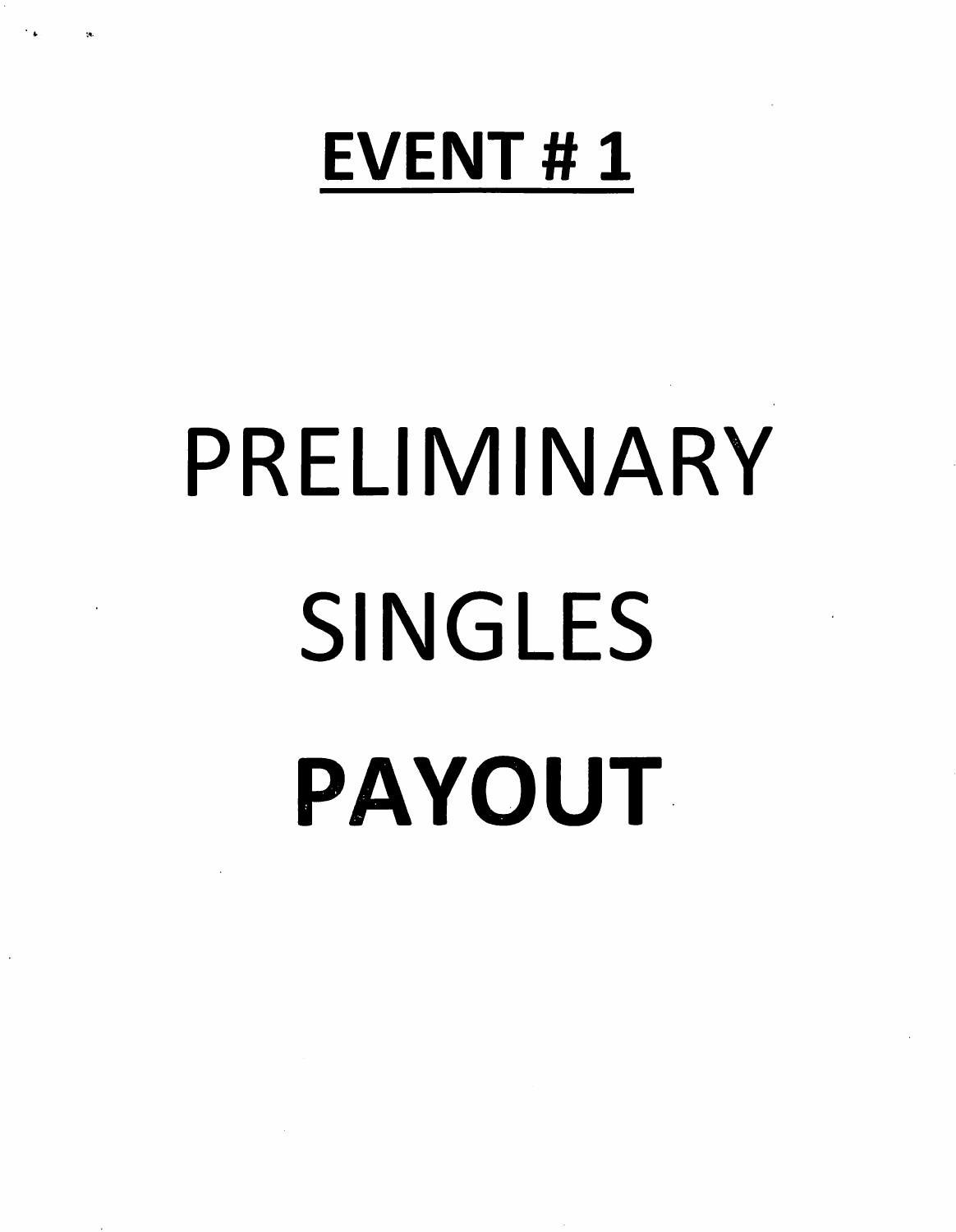### EVl PRELIM SINGLES

 $\mathbf{G}^{(n)}$  and  $\mathbf{G}^{(n)}$ 

 $\sim$ 

 $\ddot{\phantom{0}}$ 

### Shooter Payoff Summary Report 8/13/21 1:33:27 PM

|  | 01 1.00.00 DM |  |
|--|---------------|--|

| Member #        | Name                      | Tot Won  | Member # | Name |  | Tot Won |
|-----------------|---------------------------|----------|----------|------|--|---------|
| BC 44418        | <b>AHRENS PETER</b>       | \$149.25 |          |      |  |         |
| BC 02066        | <b>BARE PAT</b>           | \$50.00  |          |      |  |         |
| BC 01260        | <b>BOWMAN BRIAN G</b>     | \$14.63  |          |      |  |         |
| BC 47791        | <b>BRETI KEVIN</b>        | \$11.70  |          |      |  |         |
| BC 02044        | <b>BROTEN GERALD</b>      | \$25.00  |          |      |  |         |
| BC 40239        | <b>CARTER DAVID W</b>     | \$79.00  |          |      |  |         |
| BC 35436        | <b>COLEMAN ROBERT E</b>   | \$48.67  |          |      |  |         |
| <b>BC 02030</b> | <b>ELLIS DONOVAN</b>      | \$11.70  |          |      |  |         |
| BC 40291        | <b>FADDEN ALAN</b>        | \$55.03  |          |      |  |         |
| <b>BC 41440</b> | <b>FONSECA JOHN A</b>     | \$154.00 |          |      |  |         |
| BC 47861        | <b>FORSTER BURKE</b>      | \$11.70  |          |      |  |         |
| <b>BC 45240</b> | <b>GINN TOM E</b>         | \$10.00  |          |      |  |         |
| BC 00912        | <b>HALL DOUGLAS</b>       | \$14.63  |          |      |  |         |
| BC 14803        | <b>HANCOCK DONALD</b>     | \$5.00   |          |      |  |         |
| BC 45258        | <b>IZOV LUBEN</b>         | \$13.00  |          |      |  |         |
| <b>BC 44488</b> | <b>JOHNSON STEVE</b>      | \$50.00  |          |      |  |         |
| BC 45003        | <b>KAPELUCK DALE A</b>    | \$69.25  |          |      |  |         |
| <b>BC 49009</b> | <b>KUMAR RAJAN</b>        | \$8.00   |          |      |  |         |
| BC 42064        | LEUNG DAVID C             | \$10.00  |          |      |  |         |
| BC 36085        | MCQUARRIE KELLY P         | \$33.00  |          |      |  |         |
| BC 41912        | <b>MIKKELSON TYLER</b>    | \$19.03  |          |      |  |         |
| BC 46832        | <b>MOH BASSAM</b>         | \$14.63  |          |      |  |         |
| BC 48119        | <b>MORRISS MICHAEL</b>    | \$8.36   |          |      |  |         |
| BC 29378        | <b>MUSTER KERRY</b>       | \$11.70  |          |      |  |         |
| <b>BC 44437</b> | <b>RAMSAY MICHAEL H</b>   | \$20.00  |          |      |  |         |
| <b>BC 49349</b> | <b>REMIAS DUSAN</b>       | \$55.03  |          |      |  |         |
| BC 39768        | <b>ROSEBOOM BILL</b>      | \$22.63  |          |      |  |         |
| <b>BC 01930</b> | <b>SALT LISA</b>          | \$13.00  |          |      |  |         |
| <b>BC 42051</b> | <b>STARK MIKE R</b>       | \$11.70  |          |      |  |         |
| BC 46082        | <b>STEVENS DOM</b>        | \$39.00  |          |      |  |         |
| BC 48182        | <b>STOCKLEY MATHEW</b>    | \$132.67 |          |      |  |         |
| BC 36284        | <b>TODD REGINALD T</b>    | \$70.03  |          |      |  |         |
| <b>BC 46965</b> | <b>TREFANENKO JASON N</b> | \$8.36   |          |      |  |         |
| BC 02532        | <b>WHITE JAMIE E</b>      | \$25.00  |          |      |  |         |
| BC 48127        | <b>WILLSON CHRISTIAN</b>  | \$13.00  |          |      |  |         |
| BC 46412        | <b>WILLSON GARTH</b>      | \$37.00  |          |      |  |         |
| BC 48580        | <b>WILMAN TOM E</b>       | \$30.00  |          |      |  |         |
| BC 42361        | <b>WIRAWAN MARSHALL</b>   | \$32.36  |          |      |  |         |

TOTAL PAID OUT \$1387.06

| Page |  |
|------|--|
|------|--|

| \$11.70  | $\bullet$ |
|----------|-----------|
| \$55.03  |           |
| \$154.00 |           |
| \$11.70  |           |
| \$10.00  |           |
| \$14.63  |           |
| \$5.00   | $\cdot$   |
| \$13.00  |           |
| \$50.00  |           |
| \$69.25  |           |
| \$8.00   |           |
| \$10.00  |           |
| \$33.00  |           |
| \$19.03  |           |
| \$14.63  |           |
| \$8.36   |           |
| \$11.70  |           |
| \$20.00  |           |
| \$55.03  |           |
| \$22.63  |           |
| \$13.00  |           |
| \$11.70  | $\sim$    |
| \$39.00  |           |
| \$132.67 |           |
|          |           |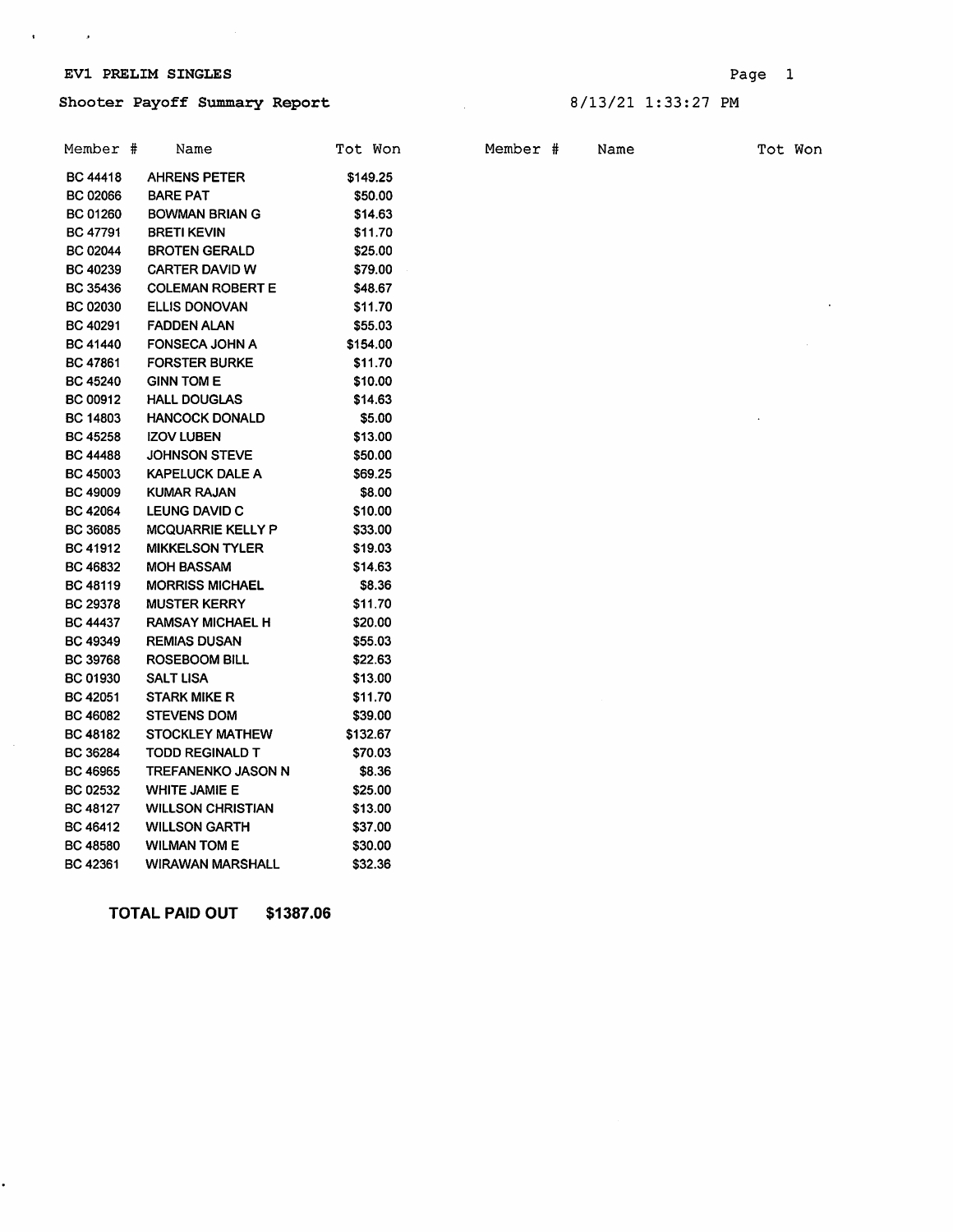$\ddot{\phantom{a}}$ 

 $\ddot{\phantom{a}}$ 

 $\sim$ 

Total Shooters 53 1st 100 TARGETS

AVERAGE SCORE 93

|           | Squad |                 | Name                      |                         | AAA | AA | А   | В   | С            | D  |                     |
|-----------|-------|-----------------|---------------------------|-------------------------|-----|----|-----|-----|--------------|----|---------------------|
| BС        | 20.2  | <b>BC 45003</b> | <b>KAPELUCK DALE A</b>    |                         |     |    | 100 |     |              |    | A                   |
| ВC        | 17.4  | <b>BC 44418</b> | <b>AHRENS PETER</b>       |                         |     |    | 100 |     |              |    |                     |
| <b>BC</b> | 20.5  | <b>BC 41440</b> | <b>FONSECA JOHN A</b>     |                         |     |    |     | 99  |              |    | в                   |
| <b>BC</b> | 17.5  | BC 02532        | <b>WHITE JAMIE E</b>      |                         |     |    |     | 99  |              |    | в                   |
| <b>BC</b> | 16.2  | <b>BC 02044</b> | <b>BROTEN GERALD</b>      | E)                      |     |    |     |     | <b>BEDER</b> |    | в                   |
| BC        | 14.1  | <b>BC 36085</b> | <b>MCQUARRIE KELLY P</b>  |                         |     |    | 99  |     |              |    |                     |
| BC        | 4.5   | BC 48182        | <b>STOCKLEY MATHEW</b>    |                         |     |    |     | 99  |              |    | в                   |
| вc        | 20.1  | <b>BC 40239</b> | <b>CARTER DAVID W</b>     |                         |     | 98 |     |     |              |    | AA                  |
| BC        | 15.5  | BC 35436        | <b>COLEMAN ROBERT E</b>   | <b>SV</b>               |     |    |     | 98  |              |    | в                   |
| <b>BC</b> | 17.1  | <b>BC 12826</b> | <b>REYNOLDS BERNARD</b>   | ELDR                    |     |    | 97  |     |              |    |                     |
| <b>BC</b> | 14.3  | <b>BC 45240</b> | <b>GINN TOM E</b>         | SV                      |     |    | 97  |     |              |    |                     |
| <b>BC</b> | 14.2  | <b>BC 42064</b> | LEUNG DAVID C             |                         |     |    | 97  |     |              |    |                     |
| BC        | 10.5  | BC 02066        | <b>BARE PAT</b>           | <b>ELDR</b>             |     |    |     |     | 97           |    |                     |
| BC        | 8.5   | <b>BC 49009</b> | <b>KUMAR RAJAN</b>        |                         |     |    |     | 97  |              |    | в                   |
| ВC        | 2.2   | BC 46412        | <b>WILLSON GARTH</b>      |                         |     | 97 |     |     |              |    | АΑ                  |
| ВC        | 20.4  | BC 42361        | <b>WIRAWAN MARSHALL</b>   |                         |     |    |     | 96  |              |    | в                   |
| BC        | 14.5  | BC 40291        | <b>FADDEN ALAN</b>        | $\overline{\mathbf{M}}$ |     |    |     |     | <u> Go</u>   |    | С                   |
| BС        | 10.4  | <b>BC 46965</b> | TREFANENKO JASON N        |                         |     |    |     | 96  |              |    | в                   |
| <b>BC</b> | 10.2  | BC 48119        | <b>MORRISS MICHAEL</b>    |                         |     |    |     | 96  |              |    | в                   |
| <b>BC</b> | 8.1   | <b>BC 49349</b> | <b>REMIAS DUSAN</b>       |                         |     |    |     |     | 96           |    | С                   |
| <b>BC</b> | 4.4   | BC 41912        | <b>MIKKELSON TYLER</b>    |                         |     |    |     | 96  |              |    | В                   |
| <b>BC</b> | 3.4   | BC 36284        | <b>TODD REGINALD T</b>    | <b>ELDR</b>             |     |    |     |     | 96           |    |                     |
| <b>BC</b> | 16.5  | <b>BC 02030</b> | <b>ELLIS DONOVAN</b>      | v٣                      |     |    |     | 95  |              |    | в                   |
| BC        | 13.1  | <b>BC 47791</b> | <b>BRETI KEVIN</b>        |                         |     |    |     | 95  |              |    | в                   |
| <b>BC</b> | 12.2  | BC 42051        | <b>STARK MIKE R</b>       | VT                      |     |    |     |     | 95           |    |                     |
| <b>BC</b> | 10.1  | <b>BC 29378</b> | <b>MUSTER KERRY</b>       |                         |     |    |     | 95  |              |    |                     |
| <b>BC</b> | 4.2   | BC 47861        | <b>FORSTER BURKE</b>      |                         |     |    | 95  |     |              |    |                     |
| BС        | 15.4  | <b>BC 01930</b> | <b>SALT LISA</b>          | መ                       |     |    | 94  | IOM |              |    |                     |
| <b>BC</b> | 14.4  | <b>BC 45258</b> | <b>IZOV LUBEN</b>         |                         |     |    | 94  |     |              |    |                     |
| <b>BC</b> | 4.3   | <b>BC 48127</b> | <b>WILLSON CHRISTIAN</b>  |                         |     |    |     | 94  |              |    |                     |
| <b>BC</b> | 17.2  | BC 16660        | <b>WADE DAVE</b>          | sv                      |     |    |     | 93  |              |    |                     |
| <b>BC</b> | 8.3   | <b>BC 01024</b> | <b>WOODS GARRY J</b>      | sv                      |     |    |     |     | 93           |    |                     |
| BС        | 2.4   | <b>BC 14803</b> | <b>HANCOCK DONALD</b>     |                         |     |    |     |     | 93           |    | С                   |
| <b>BC</b> | 1.4   | <b>BC 44488</b> | <b>JOHNSON STEVE</b>      |                         |     |    |     |     |              | 93 | D                   |
| <b>BC</b> | 16.3  | <b>BC 39768</b> | <b>ROSEBOOM BILL</b>      | VT                      |     |    |     | 92  |              |    | в                   |
| <b>BC</b> | 15.1  |                 | BC 01260 BOWMAN BRIAN G   | <b>ELDR</b>             |     |    |     |     | 92           |    | с                   |
| BC        | 10.3  | BC 00912        | <b>HALL DOUGLAS</b>       | VT                      |     |    |     |     | $92$         |    | c                   |
| <b>BC</b> | 3.5   | BC 46832        | <b>MOH BASSAM</b>         |                         |     |    |     |     | 92           |    | C <sub>1</sub>      |
| BС        | 12.1  | BC 46082        | <b>STEVENS DOM</b>        |                         |     |    |     | 91  |              |    | B <sub>1</sub>      |
| BC        | 13.2  | <b>BC 45522</b> | <b>MORRISON MARK I</b>    |                         |     |    | 90  |     |              |    | Α                   |
| <b>BC</b> | 4.1   | <b>BC 40983</b> | <b>BONAR DAVID</b>        |                         |     |    |     | 90  |              |    | в                   |
| BC.       | 16.1  |                 | BC 02530 WHITE ROBERT     | S٧                      |     |    |     |     | 89           |    | c<br>$\blacksquare$ |
| <b>BC</b> | 13.5  | <b>BC 46556</b> | <b>HUBERMAN JON</b>       |                         |     |    |     |     | 89           |    | С                   |
| <b>BC</b> | 12.3  | <b>BC 02473</b> | <b>RAJKOWSKI TED</b>      |                         |     |    |     | 89  |              |    | в                   |
| <b>BC</b> | 3.1   |                 | BC 45623 CHEUNG WINONA    | LDI                     |     |    | 89  |     |              |    | A                   |
| BC.       | 1.1   |                 | BC 48580 WILMAN TOM E     |                         |     |    |     |     |              | 88 | D                   |
| BC        | 20.3  |                 | BC 44437 RAMSAY MICHAEL H |                         |     |    |     |     |              | 87 | D                   |
| BC        | 1.2   | <b>BC 47753</b> | <b>MA PATRICK</b>         | <b>SV</b>               |     |    |     |     |              | 85 | D                   |
| <b>BC</b> | 3.3   | <b>BC 49356</b> | <b>BARTECKO RICHARD</b>   |                         |     |    | 84  |     |              |    | A.                  |
| <b>BC</b> | 1.3   |                 | BC 47752 KAM SAM          | VT.                     |     |    |     |     |              | 84 | D                   |
| <b>BC</b> | 15.3  |                 | BC 02118 MILLER RON J     | <b>ELDR</b>             |     |    |     |     |              | 83 | $D_1$               |
| BC        | 2.5   |                 | BC 49414 BURDEYNY BRENT   |                         |     |    | 76  |     |              |    | A.                  |
| <b>BC</b> | 3.2   |                 | BC 49442 AGOSTINO PHIL A  |                         |     |    | 75  |     |              |    | $A_1$               |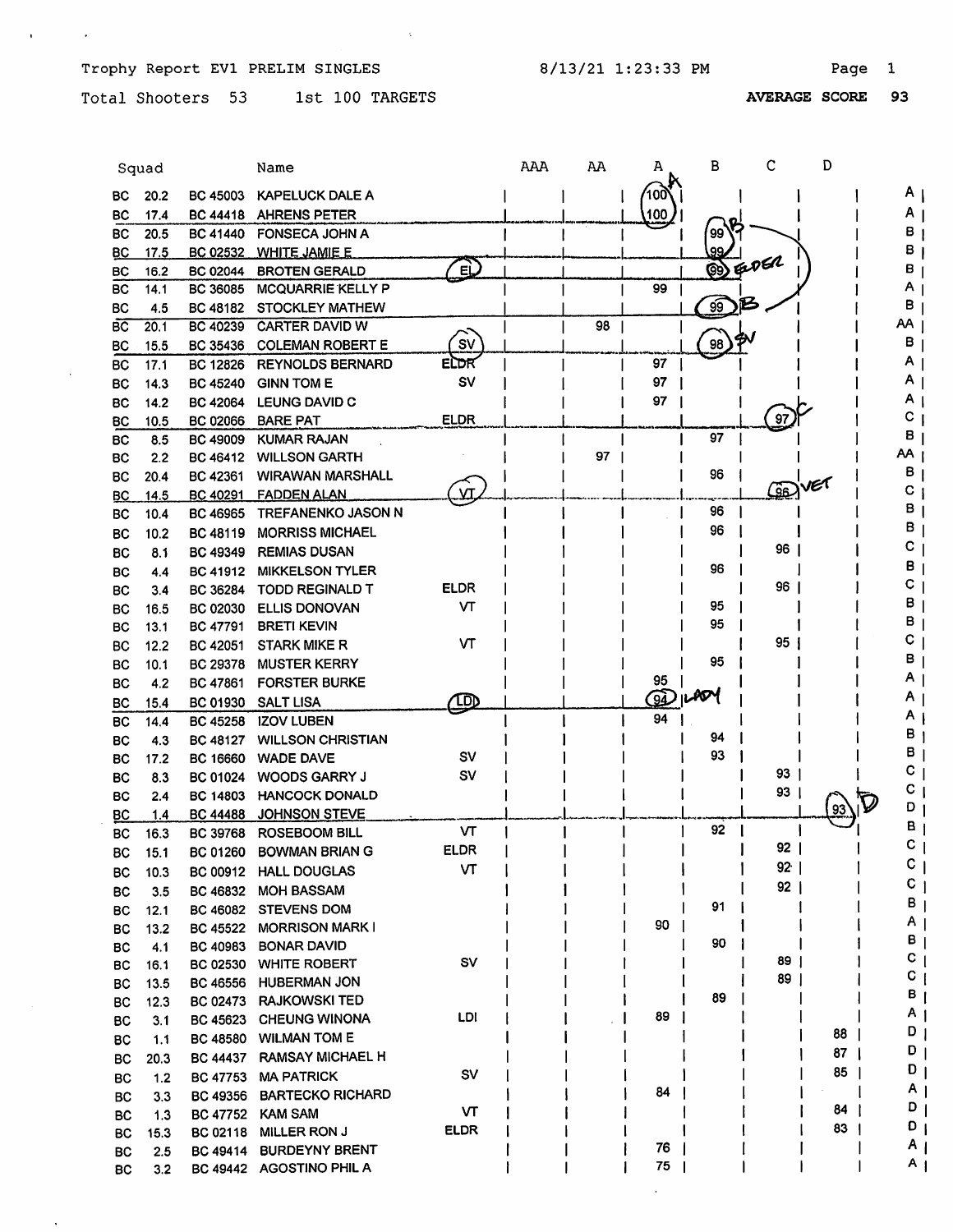# EV1 PRELIM SINGLES

| 50 Options - Option 2 - C 2 Entered @ $$10.00 = $20.00$ - 2 Places - 2 Fifties<br>Purse - Option 1 - CASH PURSE 2 Entered @ \$10.00 = \$20.00 ** Class 'AA'<br>Total Money In Added \$100.00 |                       |                      |                        |                        |                        |                          | \$140.00          |                         |                   | 8/13/21 1:31:16 PM | $\bullet$ |
|----------------------------------------------------------------------------------------------------------------------------------------------------------------------------------------------|-----------------------|----------------------|------------------------|------------------------|------------------------|--------------------------|-------------------|-------------------------|-------------------|--------------------|-----------|
| Grp<br>Tot Won<br>Name                                                                                                                                                                       |                       | 25 OPTIONS PAYOFF    |                        |                        |                        |                          | 50 OPTIONS PAYOFF |                         |                   |                    |           |
|                                                                                                                                                                                              | Trap 1                | Trap 2               | Trap 3                 | Trap 4                 | Front                  |                          | <b>Middle</b>     | <b>Back</b>             | Purse             | Added              |           |
| AA \$79.00 CARTER DAVID W<br>AA \$37.00 WILLSON GARTH                                                                                                                                        | \$0.00 25<br>\$0.0024 | \$0.0024<br>\$0.0024 | \$0.00 25<br>\$0.00 24 | \$0.00 24<br>\$0.00 25 | \$6.00 49<br>\$4.00 48 | $$0.00$ 49<br>$$0.00$ 48 |                   | $$3.00$ 49<br>\$3.00 49 | \$20.00<br>\$0.00 | \$50.00<br>\$30.00 | 98<br>97  |
| No 25 Options In Event                                                                                                                                                                       |                       |                      |                        |                        |                        |                          |                   |                         |                   |                    |           |
| Total Paid 50 Options \$16.00                                                                                                                                                                |                       |                      |                        |                        |                        |                          |                   |                         |                   |                    |           |
| Total Paid Purse \$20.00                                                                                                                                                                     |                       |                      |                        |                        |                        |                          |                   |                         |                   |                    |           |
| Total Paid In Added \$80.00                                                                                                                                                                  |                       |                      |                        |                        |                        |                          |                   |                         |                   |                    |           |
| Total Paid In Event:<br>\$116.00                                                                                                                                                             |                       |                      |                        |                        |                        |                          |                   |                         |                   |                    |           |

en de la construction de la construction de la construction de la construction de la construction de la construction de la construction de la construction de la construction de la construction de la construction de la cons

 $\ddot{\phantom{a}}$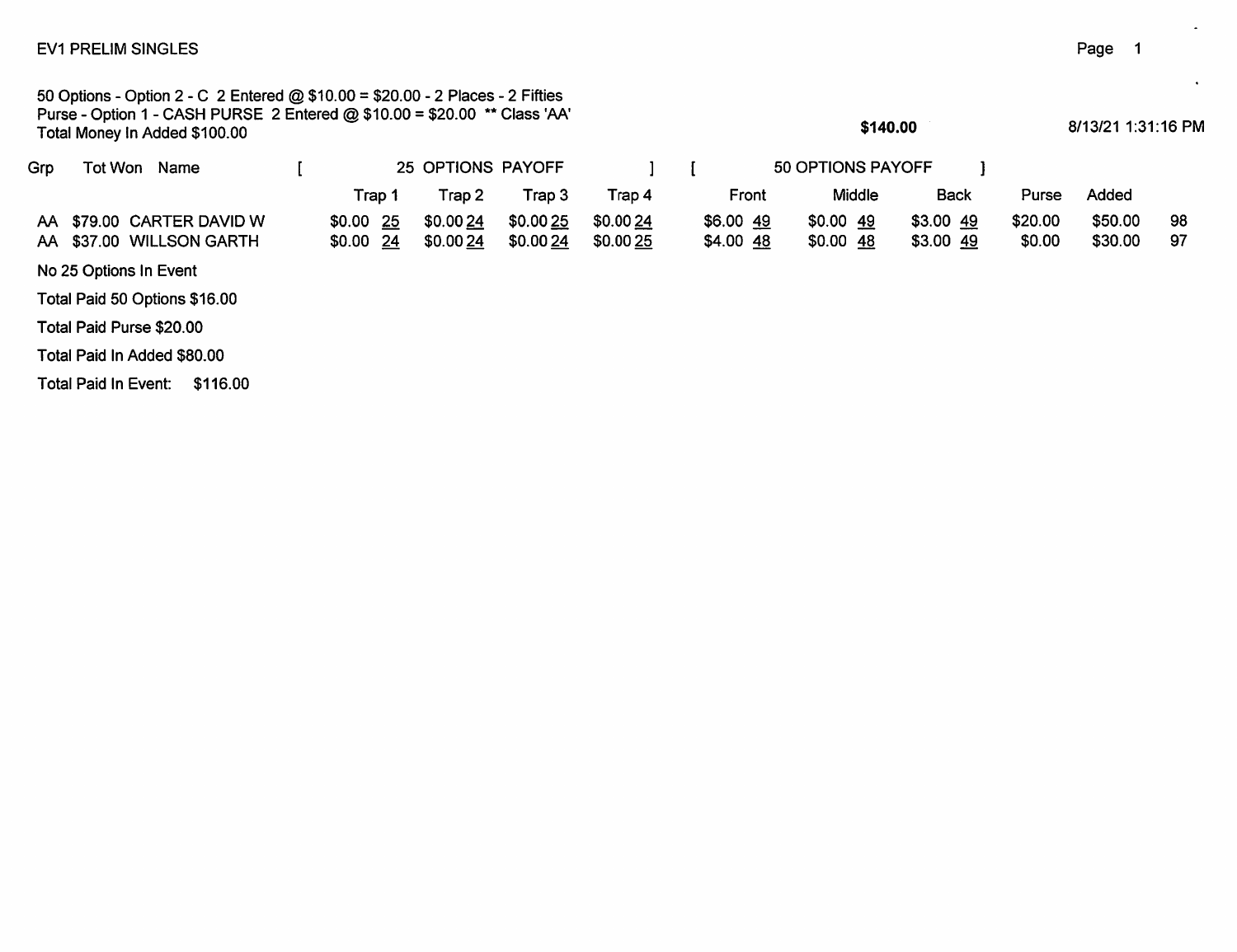## EV1 PRELIM SINGLES

 $\sim$ 

50 Options - Option 2 - C 5 Entered @ \$10.00 = \$50.00 - 2 Places - 2 FiftiesPurse - Option 1 - CASH PURSE 5 Entered @ \$10.00 = \$50.00 \*\* Class 'A' Total Money In Added \$100.00 $\frac{1}{200.00}$  8/13/21 1:31:25 PM

| Grp | Tot Won<br><b>Name</b>      |               | 25 OPTIONS PAYOFF |          |           |            | 50 OPTIONS PAYOFF |            |         |         |     |
|-----|-----------------------------|---------------|-------------------|----------|-----------|------------|-------------------|------------|---------|---------|-----|
|     |                             | Trap 1        | Trap 2            | Trap 3.  | Trap 4    | Front      | Middle            | Back       | Purse   | Added   |     |
|     | A \$120.00 AHRENS PETER     | -25<br>\$0.00 | \$0.00 25         | \$0.0025 | \$0.00 25 | \$15.00 50 | \$0.00 50         | \$15.00 50 | \$50.00 | \$40.00 | 100 |
| A   | \$0.00 FORSTER BURKE        | \$0.00 23     | \$0.00 24         | \$0.0025 | \$0.0023  | \$0.00 47  | \$0.0049          | \$0.0048   | \$0.00  | \$0.00  | -95 |
|     | A \$10.00 GINN TOM E        | \$0.00 25     | \$0.00 23         | \$0.0025 | \$0.0024  | \$5.00 48  | \$0.0048          | \$5.00 49  | \$0.00  | \$0.00  | -97 |
| A   | \$0.00 IZOV LUBEN           | \$0.0022      | \$0.0024          | \$0.0025 | \$0.0023  | \$0.0046   | \$0.0049          | \$0.0048   | \$0.00  | \$0.00  | 94  |
|     | A \$40.00 KAPELUCK DALE A   | -25<br>\$0.00 | \$0.00 25         | \$0.0025 | \$0.00 25 | \$0.0050   | \$0.00 50         | \$0.0050   | \$0.00  | \$40.00 | 100 |
|     | A \$10.00 LEUNG DAVID C     | \$0.0024      | \$0.0024          | \$0.0024 | \$0.00 25 | \$5.00 48  | \$0.0048          | \$5.00 49  | \$0.00  | \$0.00  | 97  |
|     | A \$20.00 MCQUARRIE KELLY P | -25<br>\$0.00 | \$0.0025          | \$0.0025 | \$0.00 24 | \$0.00, 50 | \$0.00 50         | \$0.00 49  | \$0.00  | \$20.00 | -99 |

No 25 Options In Event

Total Paid 50 Options \$50.00

Total Paid Purse \$50.00

Total Paid In Added \$100.00

Total Paid In Event: \$200.00

 $\ddot{\phantom{a}}$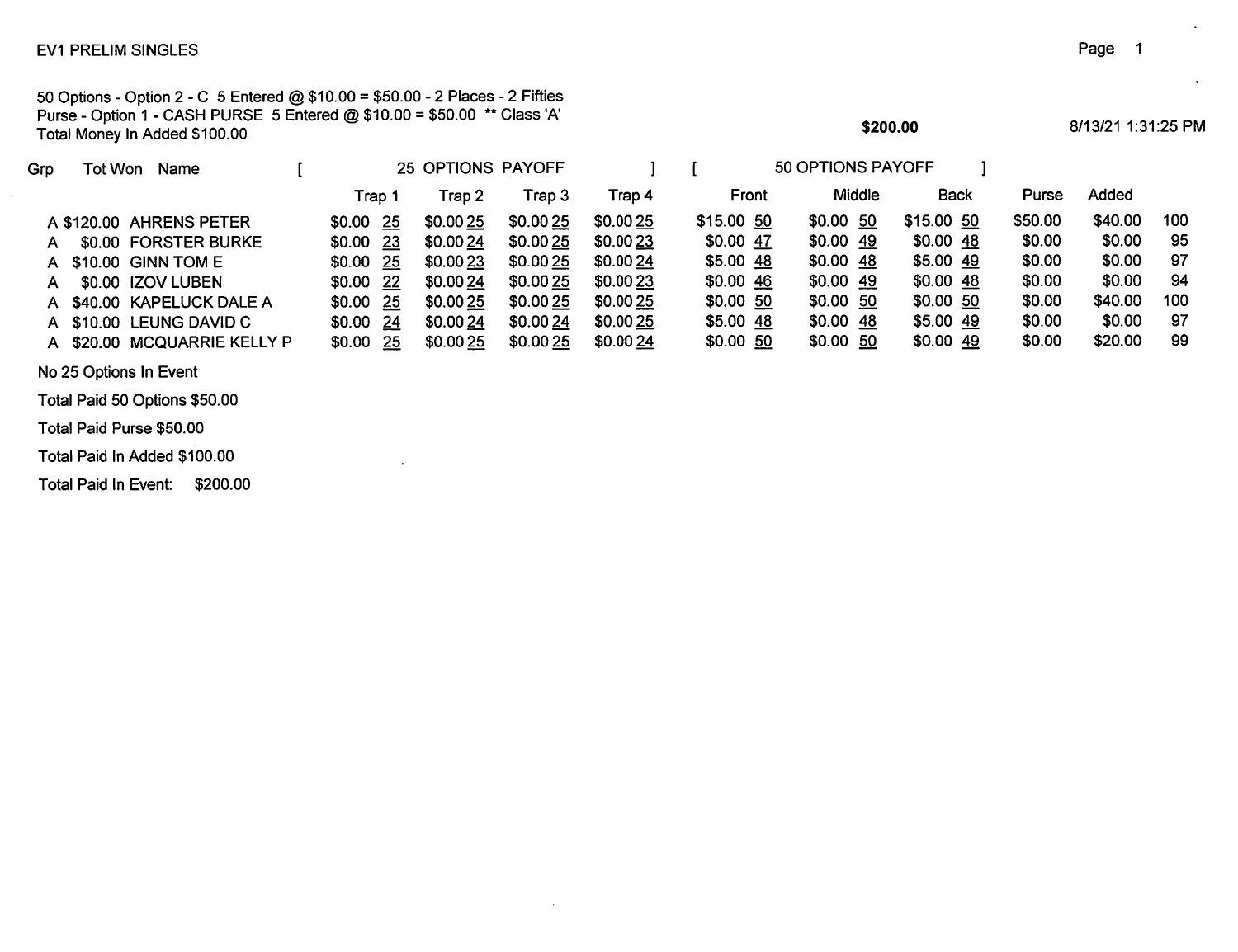50 Options - Option 2 - C 16 Entered @ \$10.00 = \$160.00 - 2 Places - 2 Fifties<br>Purse - Option 1 - CASH PURSE 15 Entered @ \$10.00 = \$150.00 \*\* Class 'B' Total Money In Added \$100.00 $\frac{1}{3}$  8/13/21 1:31:39 PM

| Grp | Tot Won    | Name                      |                     | 25 OPTIONS PAYOFF |           |           |                        | 50 OPTIONS PAYOFF      |                        |         |         |    |
|-----|------------|---------------------------|---------------------|-------------------|-----------|-----------|------------------------|------------------------|------------------------|---------|---------|----|
|     |            |                           | Trap 1              | Trap 2            | Trap 3    | Trap 4    | Front                  | Middle                 | <b>Back</b>            | Purse   | Added   |    |
| B   |            | \$0.00 BONAR DAVID        | $$0.00$ 24          | \$0.0023          | \$0.00 24 | \$0.0019  | $$0.00$ 47             | \$0.00 47              | \$0.0043               | \$0.00  | \$0.00  | 90 |
| в   | \$0.00     | <b>BRETI KEVIN</b>        | \$0.00<br>23        | \$0.0024          | \$0.0025  | \$0.0023  | \$0.00 47              | $$0.00 \underline{49}$ | $$0.00 \; 48$          | \$0.00  | \$0.00  | 95 |
|     | \$25.00    | <b>BROTEN GERALD</b>      | \$0.00<br>24        | \$0.0025          | \$0.00 25 | \$0.0025  | $$0.00 \underline{49}$ | $$0.00\ 50$            | \$0.00 50              | \$0.00  | \$25.00 | 99 |
|     | \$48.67    | <b>COLEMAN ROBERT E</b>   | 25<br>\$0.00        | \$0.0024          | \$0.0024  | \$0.00 25 | \$8.00 49              | $$0.00 \; 48$          | \$10.67 49             | \$30.00 | \$0.00  | 98 |
|     |            | B \$141.00 FONSECA JOHN A | 25<br>\$0.00        | \$0.00 24         | \$0.0025  | \$0.00 25 | \$8.00 49              | \$0.00 49              | \$48.00 50             | \$60.00 | \$25.00 | 99 |
|     |            | \$8.00 KUMAR RAJAN        | 24<br>\$0.00        | \$0.00 25         | \$0.0023  | \$0.00 25 | \$8.00 49              | $$0.00 \frac{48}{ }$   | \$0.00 48              | \$0.00  | \$0.00  | 97 |
| B   | \$10.67    | <b>MIKKELSON TYLER</b>    | 23<br>\$0.00        | \$0.0024          | \$0.00 25 | \$0.0024  | \$0.0047               | $$0.00 \frac{49}{ }$   | \$10.67 49             | \$0.00  | \$0.00  | 96 |
| в   | \$0.00     | <b>MORRISS MICHAEL</b>    | 24<br>\$0.00        | \$0.0024          | \$0.00 24 | \$0.0024  | $$0.00 \underline{48}$ | $$0.00$ 48             | \$0.0048               | \$0.00  | \$0.00  | 96 |
| В   |            | \$0.00 MUSTER KERRY       | \$0.00<br>23        | \$0.00 25         | \$0.0023  | \$0.0024  | $$0.00 \; 48$          | $$0.00 \; 48$          | \$0.00 47              | \$0.00  | \$0.00  | 95 |
| в   |            | \$0.00 RAJKOWSKI TED      | 22<br>\$0.00        | \$0.0023          | \$0.0023  | \$0.0021  | $$0.00 \; 45$          | \$0.00 46              | $$0.00 \underline{44}$ | \$0.00  | \$0.00  | 89 |
| в   |            | \$8.00 ROSEBOOM BILL      | \$0.00<br><u>25</u> | \$0.0024          | \$0.00 22 | \$0.0021  | \$8.00 49              | \$0.0046               | $$0.00 \; 43$          | \$0.00  | \$0.00  | 92 |
| В   | \$0.00     | <b>STEVENS DOM</b>        | 23<br>\$0.00        | \$0.00 23         | \$0.0022  | \$0.0023  | $$0.00 \underline{46}$ | $$0.00 \underline{45}$ | \$0.0045               | \$0.00  | \$0.00  | 91 |
|     | B \$119.67 | <b>STOCKLEY MATHEW</b>    | \$0.00<br>25        | \$0.00 25         | \$0.0024  | \$0.0025  | \$24.00 50             | \$0.00 49              | \$10.67 49             | \$60.00 | \$25.00 | 99 |
| В   | \$0.00     | <b>TREFANENKO JASON N</b> | -24<br>\$0.00       | \$0.00 24         | \$0.0024  | \$0.0024  | $$0.00 \; 48$          | \$0.00 48              | $$0.00 \; 48$          | \$0.00  | \$0.00  | 96 |
| в   |            | \$0.00 WADE DAVE          | \$0.00<br>24        | \$0.0023          | \$0.0021  | \$0.00 25 | \$0.00 47              | \$0.00 44              | \$0.00 46              | \$0.00  | \$0.00  | 93 |
| в   |            | \$25.00 WHITE JAMIE E     | -24<br>\$0.00       | \$0.0025          | \$0.00 25 | \$0.00 25 | $$0.00 \underline{49}$ | \$0.00 50              | \$0.00, 50             | \$0.00  | \$25.00 | 99 |
| в   |            | \$0.00 WILLSON CHRISTIAN  | \$0.00<br>24        | \$0.00 23         | \$0.0022  | \$0.00 25 | \$0.00 47              | $$0.00$ 45             | \$0.0047               | \$0.00  | \$0.00  | 94 |
| В.  | \$24.00    | <b>WIRAWAN MARSHALL</b>   | 25<br>\$0.00        | \$0.0025          | \$0.0023  | \$0.0023  | \$24.00 50             | \$0.00 48              | \$0.00 46              | \$0.00  | \$0.00  | 96 |

No 25 Options In Event

Total Paid 50 Options \$160.01

Total Paid Purse \$150.00

Total Paid In Added \$100.00

Total Paid In Event: \$410.01

 $\bullet$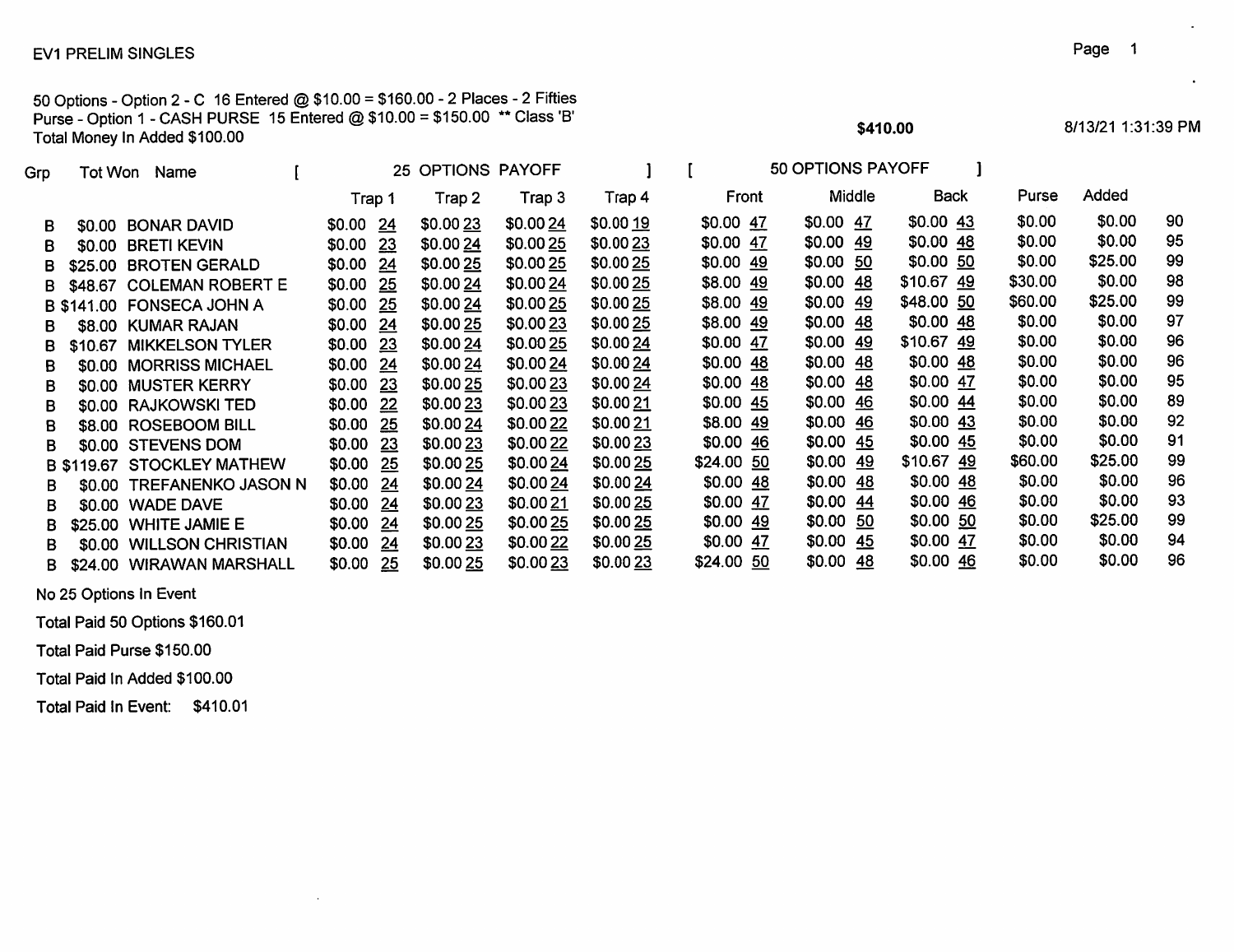50 Options - Option 2 - C 5 Entered @ \$10.00 = \$50.00 - 2 Places - 2 Fifties Purse - Option 1 - CASH PURSE 6 Entered @ \$10.00 = \$60.00 \*\* Class 'CTotal Money In Added \$100.00

| Grp | Tot Won<br><b>Name</b>  |                | 25 OPTIONS PAYOFF |          |           |            | 50 OPTIONS PAYOFF |            |         |         |    |
|-----|-------------------------|----------------|-------------------|----------|-----------|------------|-------------------|------------|---------|---------|----|
|     |                         | Trao 1         | Trap 2            | Trap 3   | Trap 4    | Front      | Middle            | Back       | Purse   | Added   |    |
|     | C \$50.00 BARE PAT      | \$0.0024       | \$0.0024          | \$0.0025 | \$0.0024  | \$0.0048   | $$0.00$ 49        | \$0.00 49  | \$0.00  | \$50.00 | 97 |
| C.  | \$46.67 FADDEN ALAN     | \$0.00 25      | \$0.0024          | \$0.0024 | \$0.0023  | \$5.00 49  | $$0.00$ 48        | \$5.00 47  | \$20.00 | \$16.67 | 96 |
| С   | \$5.00 HANCOCK DONALD   | $$0.00\quad24$ | \$0.0025          | \$0.0021 | \$0.0023  | \$5.00 49  | \$0.0046          | \$0.00 44  | \$0.00  | \$0.00  | 93 |
| C.  | \$0.00 MOH BASSAM       | -22<br>\$0.00  | \$0.0025          | \$0.0023 | \$0.00 22 | \$0.0047   | \$0.0048          | \$0.0045   | \$0.00  | \$0.00  | 92 |
|     | C \$46.67 REMIAS DUSAN  | \$0.0024       | \$0.0025          | \$0.0024 | \$0.0023  | \$5.00 49  | \$0.0049          | \$5.00 47  | \$20.00 | \$16.67 | 96 |
|     | \$61.67 TODD REGINALD T | -24<br>\$0.00  | \$0.00 24         | \$0.0023 | \$0.0025  | \$10.00 48 | $$0.00$ 47        | \$15.00 48 | \$20.00 | \$16.67 | 96 |
|     | \$0.00 WHITE ROBERT     | \$0.00 21      | \$0.0020          | \$0.0024 | \$0.0024  | \$0.0041   | \$0.0044          | \$0.0048   | \$0.00  | \$0.00  | 89 |

No 25 Options In Event

Total Paid 50 Options \$50.00

Total Paid Purse \$60.00

Total Paid In Added \$100.01

Total Paid In Event: \$210.01

\$210.00

8/13/21 1:31:46 PM

 $\ddot{\phantom{1}}$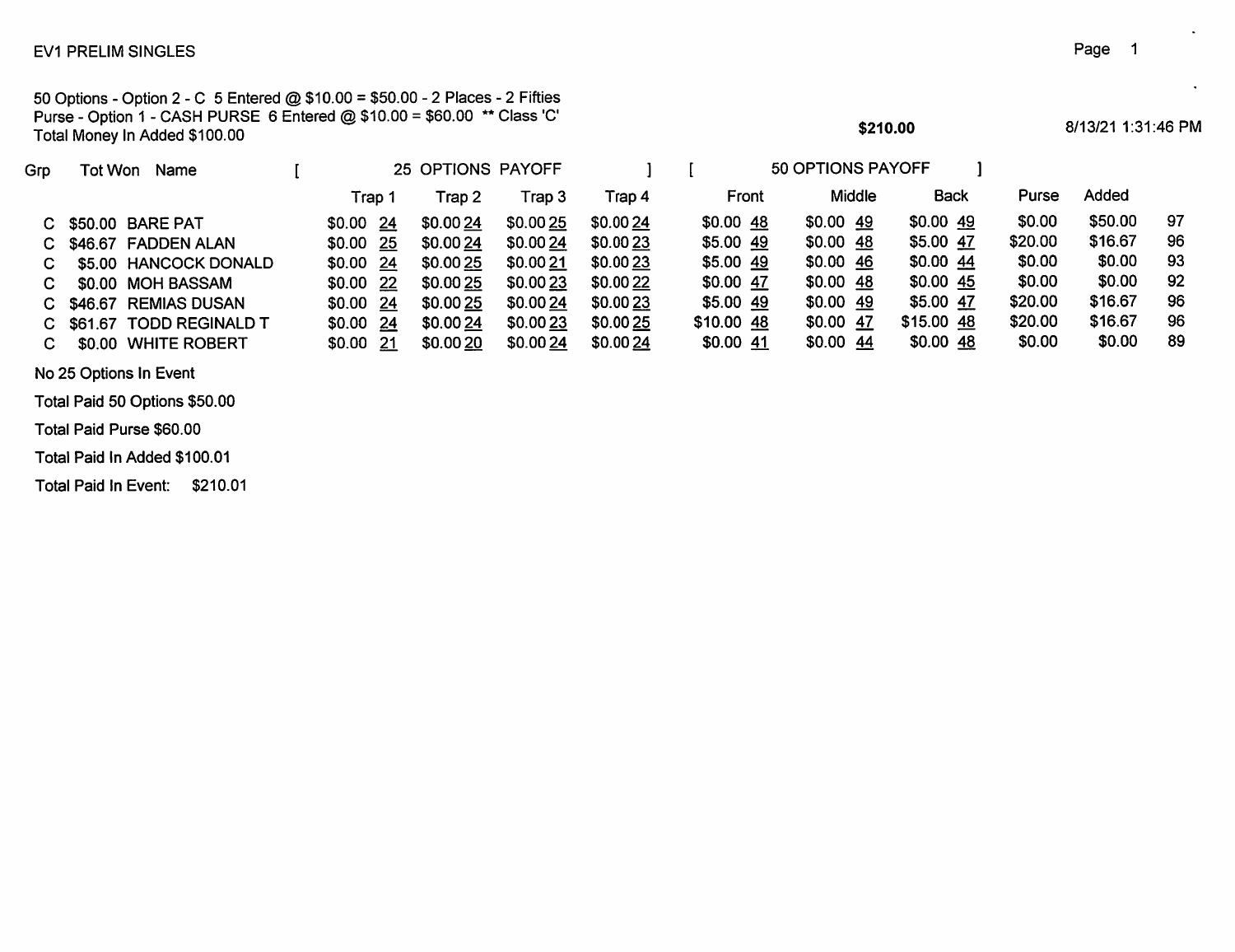|     | 50 Options - Option 2 - C 0 Entered @ $$10.00 = $0.00 - 2$ Places - 2 Fifties<br>Purse - Option 1 - CASH PURSE 0 Entered @ \$10.00 = \$0.00 ** Class 'D'<br>Total Money In Added \$100.00 |            |                   |           |           |          | \$100.00             |             |        | 8/13/21 1:32:34 PM |    |
|-----|-------------------------------------------------------------------------------------------------------------------------------------------------------------------------------------------|------------|-------------------|-----------|-----------|----------|----------------------|-------------|--------|--------------------|----|
| Grp | Tot Won<br>Name                                                                                                                                                                           |            | 25 OPTIONS PAYOFF |           |           |          | 50 OPTIONS PAYOFF    |             |        |                    |    |
|     |                                                                                                                                                                                           | Trap 1     | Trap 2            | Trap 3    | Trap 4    | Front    | Middle               | <b>Back</b> | Purse  | Added              |    |
|     | D \$50.00 JOHNSON STEVE                                                                                                                                                                   | $$0.00$ 24 | \$0.00 25         | \$0.00 20 | \$0.0024  | \$0.0049 | \$0.0045             | \$0.0044    | \$0.00 | \$50.00            | 93 |
|     | D \$20.00 RAMSAY MICHAEL H                                                                                                                                                                | $$0.00$ 17 | \$0.0024          | \$0.0024  | \$0.00 22 | \$0.0041 | $$0.00 \frac{48}{ }$ | \$0.00 46   | \$0.00 | \$20.00            | 87 |
|     | D \$30.00 WILMAN TOM E                                                                                                                                                                    | $$0.00$ 21 | \$0.0025          | \$0.0024  | \$0.0018  | \$0.0046 | \$0.0049             | \$0.0042    | \$0.00 | \$30.00            | 88 |
|     | No 25 Options In Event                                                                                                                                                                    |            |                   |           |           |          |                      |             |        |                    |    |
|     | Total Paid 50 Options \$0.00                                                                                                                                                              |            |                   |           |           |          |                      |             |        |                    |    |
|     | Total Paid Purse \$0.00                                                                                                                                                                   |            |                   |           |           |          |                      |             |        |                    |    |

 $\mathcal{A}^{\pm}$ 

Total Paid In Added \$100.00

Total Paid In Event: \$100.00

 $\mathcal{L}_{\mathcal{A}}$ 

 $\bullet$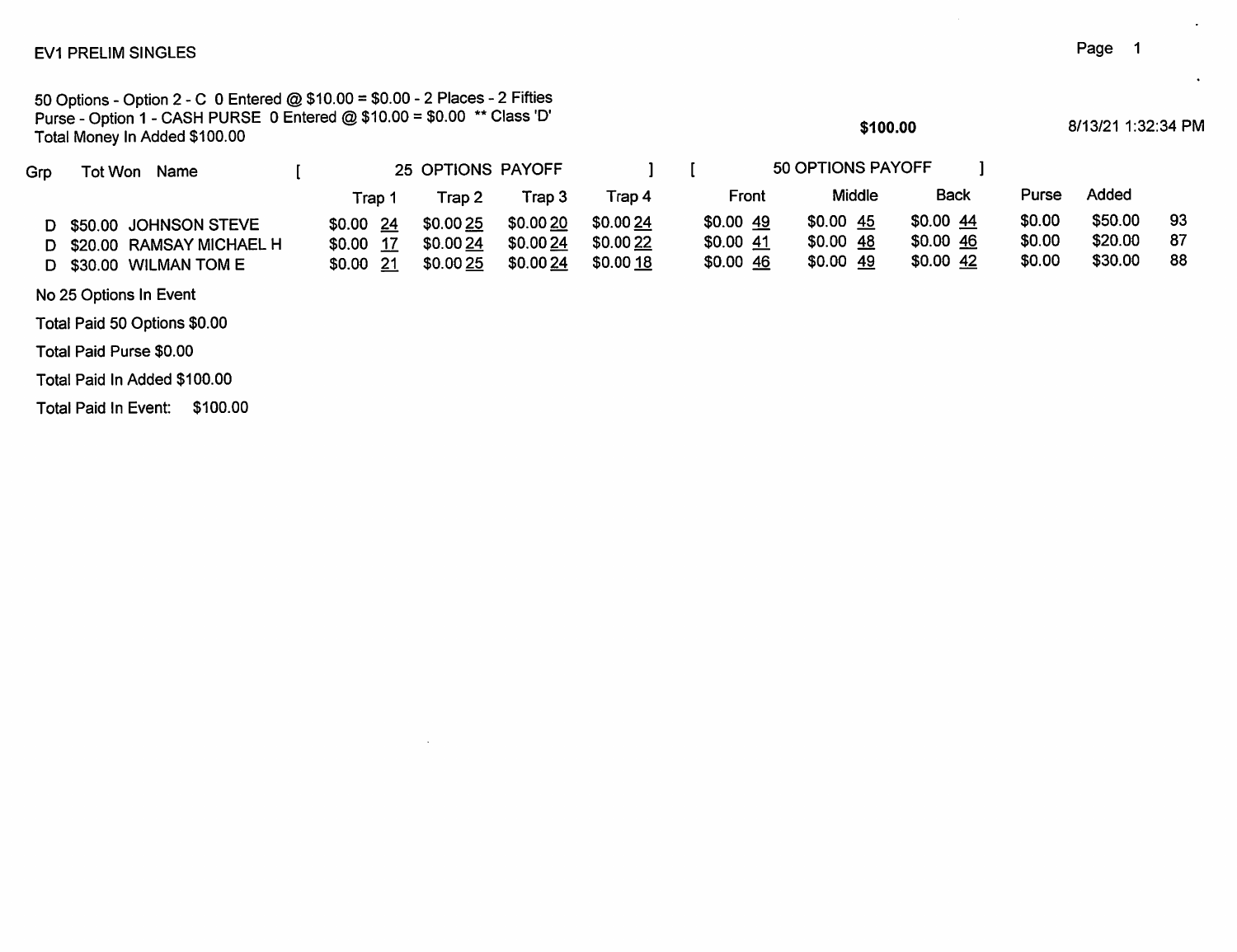$\Delta \phi = 0.000$  ,  $\Delta \phi = 0.000$ 

 $\mathcal{L}_{\mathcal{A}}$ 

Percentage Payoff Total Money \$97.50 Per Group LEWIS

| 1              | <b>BC 44418 AHRENS PETER</b>     | 100 | \$29.25 |
|----------------|----------------------------------|-----|---------|
| $\overline{2}$ | BC 45003 KAPELUCK DALE A         | 100 | \$29.25 |
| 3              | BC 36085 MCQUARRIE KELLY P       | 99  | \$13.00 |
| 4              | <b>BC 41440 FONSECA JOHN A</b>   | 99  | \$13.00 |
| 5              | <b>BC 48182 STOCKLEY MATHEW</b>  | 99  | \$13.00 |
| 6              | <b>BC 35436 COLEMAN ROBERT E</b> | 98  | \$0.00  |
| 7              | <b>BC 42064 LEUNG DAVID C</b>    | 97  | \$0.00  |
| 8              | <b>BC 45240 GINN TOM E</b>       | 97  | \$0.00  |
| 9              | BC 46412 WILLSON GARTH           | 97  | \$0.00  |
| 10             | BC 49009 KUMAR RAJAN             | 97  | \$0.00  |

\$97.50

 $\ddot{\phantom{a}}$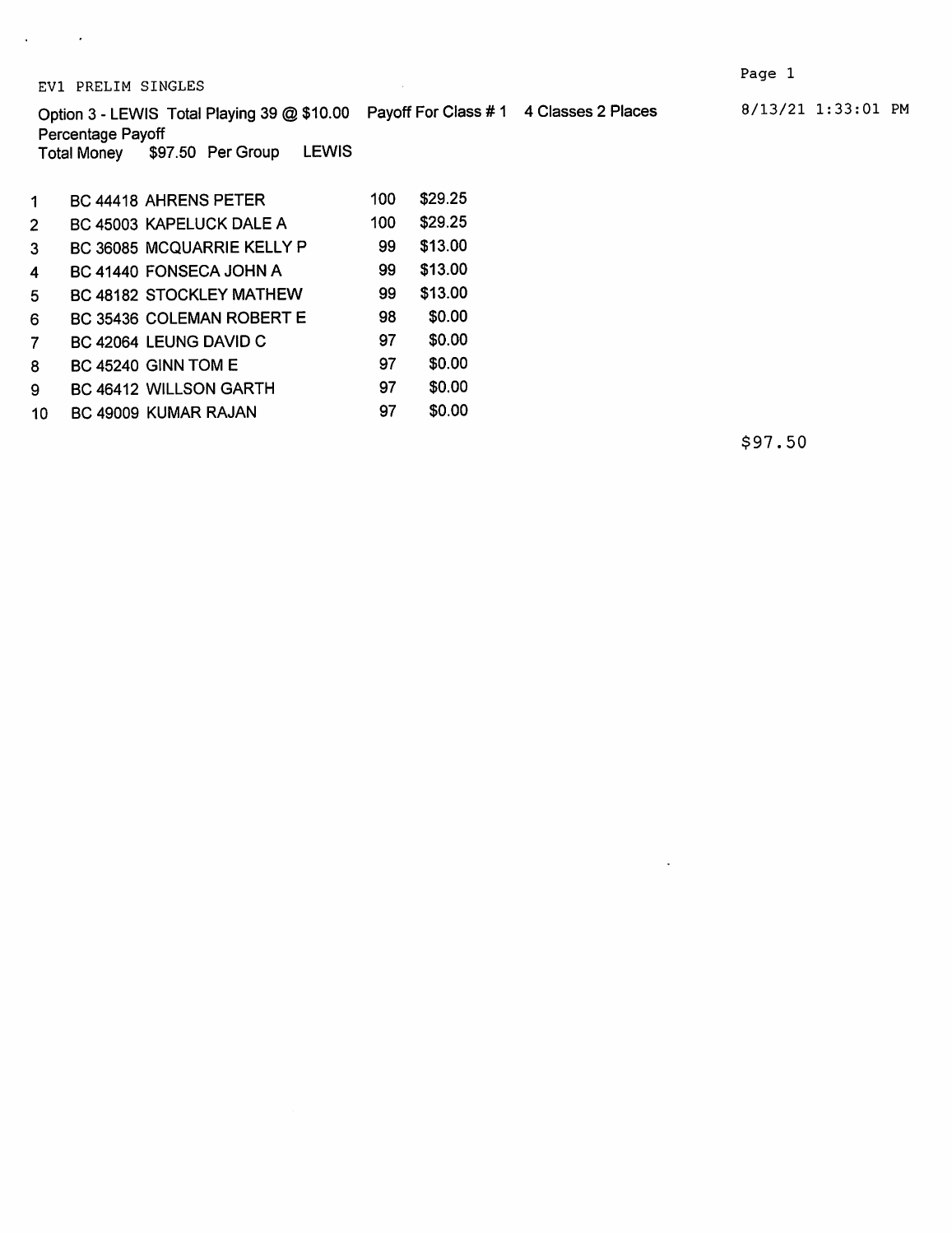$\alpha$  and  $\alpha$  and  $\alpha$ 

Option 3 - LEWIS Total Playing 39 @ \$10.00 Payoff For Class # 2 4 Classes 2 Places 8/13/21 1:33:03 PM Percentage Payoff Total Money \$97.50 Per Group LEWIS

| 1              | BC 36284 TODD REGINALD T         | 96 | \$8.36 |
|----------------|----------------------------------|----|--------|
| $\overline{2}$ | BC 40291 FADDEN ALAN             | 96 | \$8.36 |
| 3              | <b>BC 41912 MIKKELSON TYLER</b>  | 96 | \$8.36 |
| 4              | <b>BC 42361 WIRAWAN MARSHALL</b> | 96 | \$8.36 |
| $5^{\circ}$    | BC 46965 TREFANENKO JASON N      | 96 | \$8.36 |
| 6              | <b>BC 48119 MORRISS MICHAEL</b>  | 96 | \$8.36 |
| 7              | BC 49349 REMIAS DUSAN            | 96 | \$8.36 |

\$58.50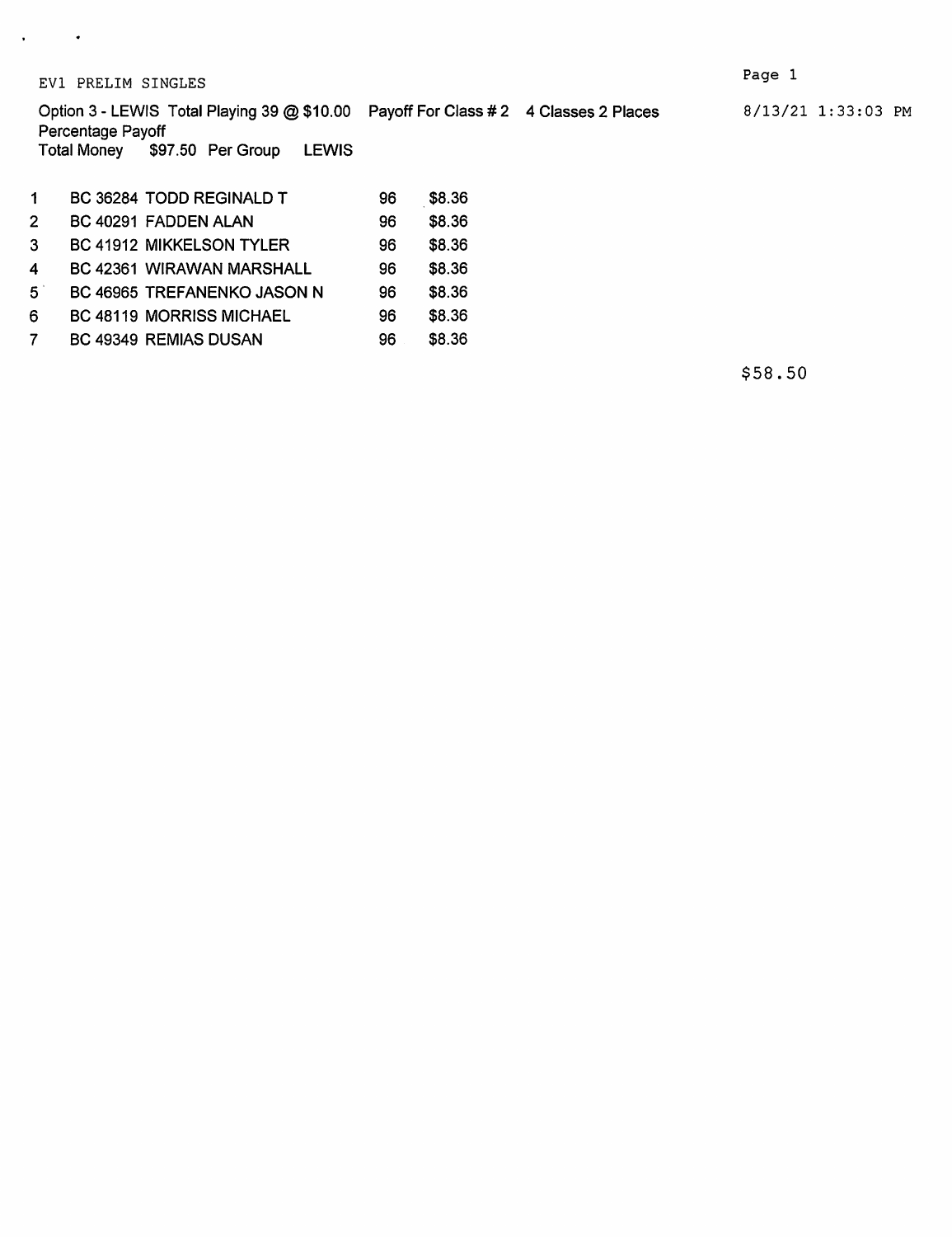×

Option 3 - LEWIS Total Playing 39 @ \$10.00 Payoff For Class #3 4 Classes 2 Places

Percentage Payoff Total Money \$97.50 Per Group LEWIS

| 1  | BC 02030 ELLIS DONOVAN            | 95 | \$11.70 |
|----|-----------------------------------|----|---------|
| 2  | BC 29378 MUSTER KERRY             | 95 | \$11.70 |
| 3  | BC 42051 STARK MIKE R             | 95 | \$11.70 |
| 4  | BC 47791 BRETI KEVIN              | 95 | \$11.70 |
| 5  | BC 47861 FORSTER BURKE            | 95 | \$11.70 |
| 6  | BC 01930 SALT LISA                | 94 | \$13.00 |
| 7  | BC 45258 IZOV LUBEN               | 94 | \$13.00 |
| 8  | <b>BC 48127 WILLSON CHRISTIAN</b> | 94 | \$13.00 |
| 9  | BC 01024 WOODS GARRY J            | 93 | \$0.00  |
| 10 | BC 14803 HANCOCK DONALD           | 93 | \$0.00  |
| 11 | BC 16660 WADE DAVE                | 93 | \$0.00  |
|    |                                   |    |         |

\$97.50

8/13/21 1:33:05 PM